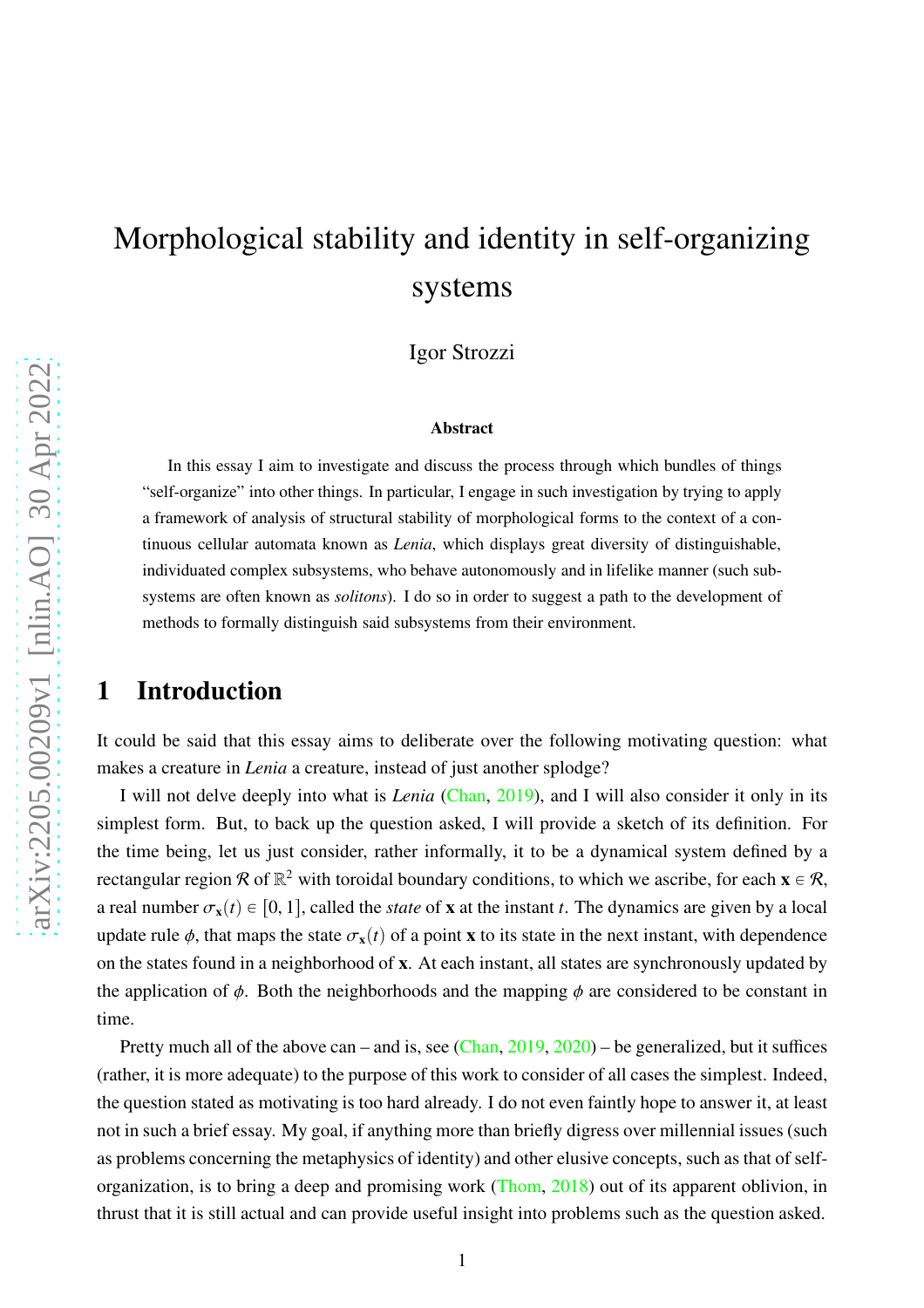# 2 Some cautionary observations

Before properly starting the proposed discussion, I should state that I do not believe that there exists an *ontological* criterion to distinguish between entities, or objects. It thus follows that there is no purely objective way to distinguish between an object and its environment and, as a matter of fact, that the very notion of object is ontologically disputable. This position, evidently, goes against experience and, in fact, is quite inconvenient for probably every practical and most theoretical problems we as humans face. It does not, nonetheless, render this whole discussion pointless, simply because at an epistemological/phenomenological level, individuation is possible.

The relevance of these observations lie in the fact that this position on the fundamental nature of concepts such as identity and individual will necessarily permeate and underlie the development of this work. It should be said that such skepticism, although, as far as I know, unconventional elsewhere, falls not too faraway from the generally accepted idea that the delimitation of a system's – or, at least, of its description – boundaries inherently depends on the observer's purpose and convenience.

A perhaps stronger claim can be made while still sounding reasonable: there is a plurality – for physical systems, we would guess that uncountably many – of equivalent descriptions of a same system. It seems to go implicitly with either claims that no such description is identical to the system it aims to describe. It also seems to be the case that the existence and individuation of such a system is presupposed. An observation to be made is that if, in the former claim, we consider the delimitation of the *system* itself – instead of its description, or a model for it – to be dependent on the observer, the assumption that it exists and can be individuated is contradictory. That in turn implies that we can only talk about systems in an epistemological/phenomenological level, despite assuming – or not – that they exist as *noumena*.

#### 3 Is self-organization actually a well-defined concept?

Even to these days, more than 70 years after what seems to be the first appearance of the term "self-organizing system" (SOS) [\(Gershenson et al.,](#page-9-2) [2020;](#page-9-2) [Banzhaf](#page-9-3), [2009](#page-9-3)), introduced in [\(Ashby,](#page-9-4) [1947](#page-9-4)), the concept of self-organization still remains a somewhat elusive idea, lacking a formal [\(Gershenson et al.](#page-9-2), [2020](#page-9-2)), unified definition and, much for this very reason, encompassing a variety of partial, unsystematic and sometimes even contradictory – in the sense that two different self-organized systems might display mutually exclusive characteristics, e.g., one being taken as deterministic and the other as stochastic, and that can lead to contradictory outlines of the properties inherent to SOSs – different characteristics/characterizations.

An interesting question – among others – raised in [\(Collier,](#page-9-5) [2004\)](#page-9-5) is: what is this "self" that organizes? An answer, seemingly given by Maturana [\(Collier](#page-9-5), [2004\)](#page-9-5), is that, as it looks evident, a system cannot organize itself: its selfness arises as it comes to being, through the spontaneous organization of its parts. Another answer, given by Collier at the same work, is that it is reasonable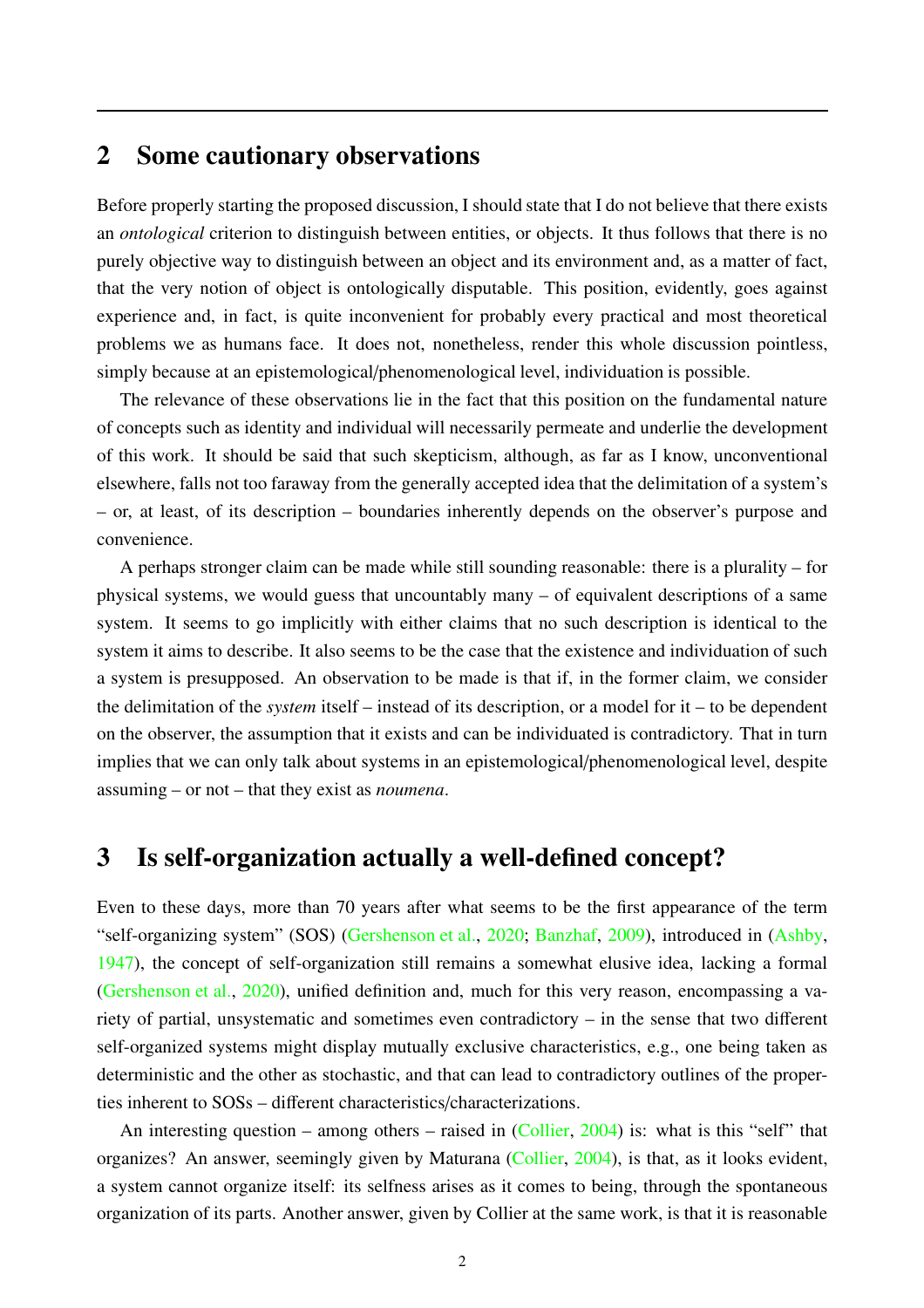to talk about self-organization (without that being a misnomer) since the relevant factors to the emergence of the system, and thus the "self", are internal (to the system?), and not modulated by external influence. I do not feel satisfied with either of these answers, but, to me, the latter is clearly more problematic, although the former seems to imply that "self-organization" is in fact an oxymoron, at best – which I also do not think to be the case.

I do not intend to solve the above dispute or answer if there is a well-defined self that organizes itself, but I will offer a pragmatical and temporary suggestion. A more deeper answer, I believe, can be found investigating in which ways does it make sense to talk about "selfs" and "systems", as suggested in the last section. As for now, let us just discuss what I consider a more convenient – to the present discussion – definition of a system.

### 4 The "selfhood" of systems

As mentioned earlier, there are some widely known facts about systems that pose, one could say, intrinsic restrictions in the grail of finding clear, objective methods of individuation. An immediate objection is the fact that every known "concrete" system is open, what forces any description to be no more than that. Hence a scientific-realist position, in the context of systems sciences, seems inherently ill-suited.

Of higher importance still is the matter of equivalence of descriptions between "equal" systems, which rises as a major hindrance. One "same" system can be seem under a variety of levels of description "same" system can be seem under a variety of levels of description [\(Koestler,](#page-9-6) [2013,](#page-9-6) [1978](#page-9-7); [Haken,](#page-9-8) [2006;](#page-9-8) [Mesarovic](#page-9-9), [1970](#page-9-9)), which usually lead to distinct composing entities (parts), and different dynamics and relations between them. If selfhood is inherent to such systen, and not some contingent property born from our point-of-view, as observers, and subsequent description, then, in this sense, such selfhood, or, rather, its characterization, surelly cannot rely on pretty much anything internal to the system – i.e., components; dynamics and relations between them. But then, what else remains to provide such characterization?

In various references  $1$  the above problems are considered and one could, as it seems, reduce them under two kinds of equivalence categories – I am intentionally not using the more technical term "classes" – which I will call *vertical* and *horizontal*. The former category is related to the equivalence between levels of description "same" system can be seem under a variety of levels of description [\(Haken,](#page-9-8) [2006;](#page-9-8) [Mesarovic](#page-9-9), [1970](#page-9-9)). A system of molecules is also a system of atoms. The latter relate sto the fact that, at least for real/concrete systems, what separates a system from its environment is oftentimes unclear. What seems to be the case – and I risk saying that this is *always* the case – is that systems are nested within other systems. Said system of molecules

<sup>&</sup>lt;sup>1</sup> Most of our references discuss these issues. For more comprehensive views see [Fieguth](#page-9-10) [\(2017](#page-9-10)); [Mobus and Kalton](#page-10-1) [\(2015\)](#page-10-1); [Takahashi and Takahara](#page-10-2) [\(2010\)](#page-10-2); [Haken](#page-9-8) [\(2006](#page-9-8))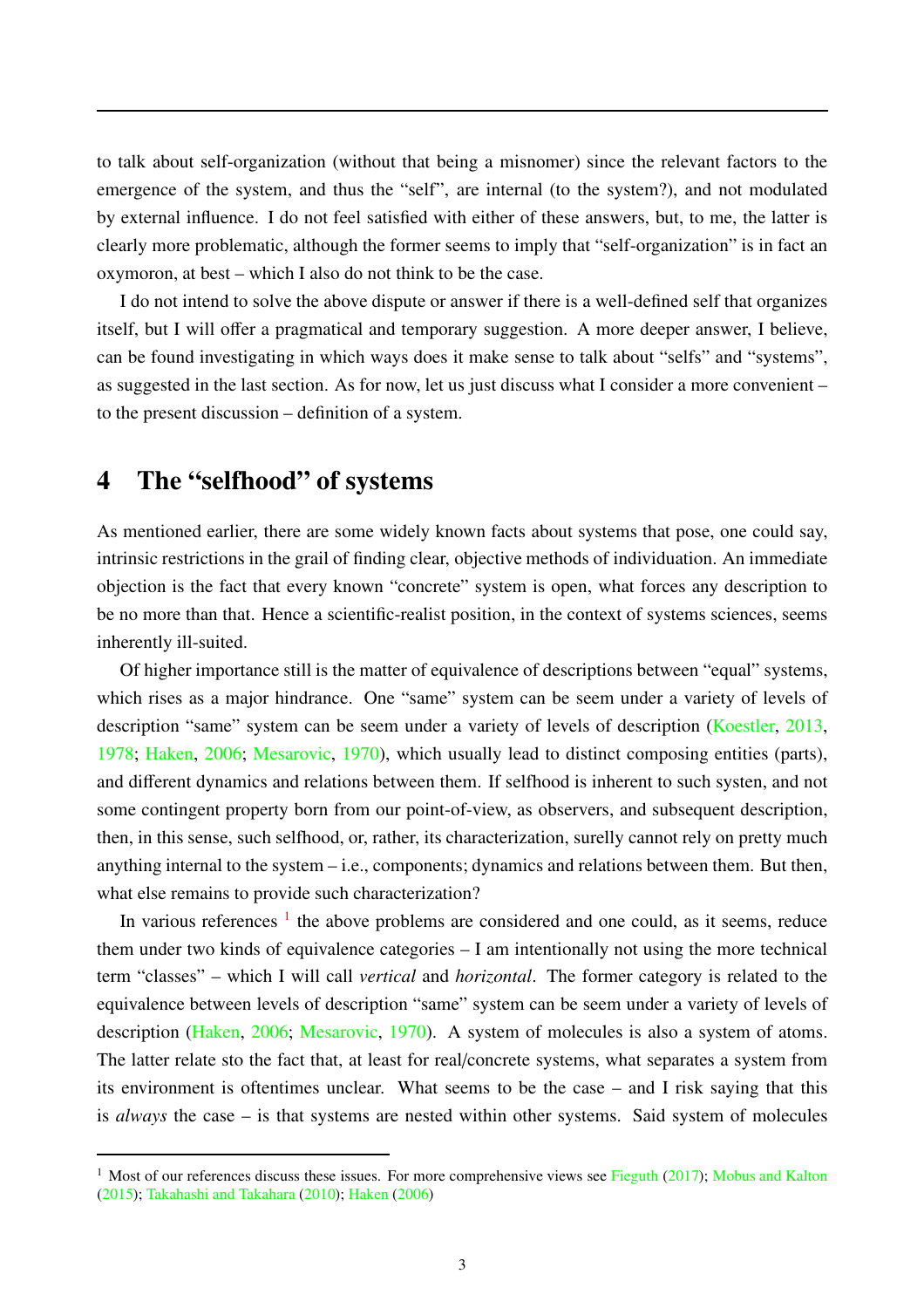(*M*) is also a system of atoms *A*, each of which is subsystem *A<sup>i</sup>* relatively to *M*. Within *M*, there is an environment wherein the  $A_i$  interact, albeit simple such environment can possibly be. This is nothing new, and various works concern such matters (cf. [Walloth](#page-10-3) [\(2016](#page-10-3)); [Koestler](#page-9-6) [\(2013](#page-9-6))). Yet, in a work still under development – from which I will borrow some ideas – I consider such matters under the concept of holons and holarchies, aiming to properly define these two modes of equivalence and, what seems to me even more elusive, the way they relate to each other.

Indeed, it seems an ubiquitous fact that vertical and horizontal equivalences are deeply intertwined. Considering a "spatial resolution" parameter  $\alpha$ , through which variation one obtains a continuum of levels of description of a "same" system, the horizontal equivalence problem naturally arises.

For an example, consider a metallic sphere *S* . At a macroscopic level – order of magnitude of 10<sup> $\alpha$ </sup>,  $\alpha$  = 1 meter –, one could reasonably say that the ball is clearly individuated from its environment, having a well-defined surface which separes it from its surroundings. Were one vary  $\alpha$  to the characteristic length of electron interactions – roughly  $\alpha = -15$ , one would find a rather distinct picture. The surface that once isolated the *S* so conspicuously, now (heavily?) interacts with the environment.

We could, naively, say that at the very least some electrons leave the sphere, whereas others become part of it. Even though effects resulting from these dynamics might be negligible at macroscale, there are other interactions at such microscales which are not.

In any case, such electrons are themselves substructures/subsystems of *S* , at least until... they are no more. Conversely, free electrons in the environment are not part of the system until captured by it. One could imagine, thus, that there is, in fact, a diffuse boundary, a gradient, governing the (in-out)flux of electrons through *S* 's "surface", since it is not entirely clear or determinable when an electron becomes or stops being part of *S* . To sum it up, how "closed" a system appears to be seems, frequently, to depend on the level of description one is using.

### 5 Some suggestions as to how define a system

We will proceed very directly to the definitions, and try to explain them as succintly as possible. An auxiliary concept:

**Definition 5.1** (Valued relation). Let  $S = \{S_i\}_{i \in I}$  be a family of sets and *R* a *n*-ary relation over *S*, that is,  $R \subseteq \prod_{i \in I} S_i$ . Let *V* be another set, said the set of values. If v is a function such that  $v: R \to V$ , we say that  $v(R) = \{v(r) \in V \mid r \in R\}$ , which we shall also denote by  $(R, V, v)$ , is an *n*-ary v-valued relation over *S* , or a v-valuation of *R*, and, naturally, say that v is a valuation of *R*. If  $R_v = (R, V, v)$ , we say that *R* is the underlying relation of  $R_v$ .

In the above definition, we consider the graph of v as the valued relation, which is very natural since, well, graphs of functions are indeed relations. Thus a *n*-ary valued relation over a family  $\{S_i\}$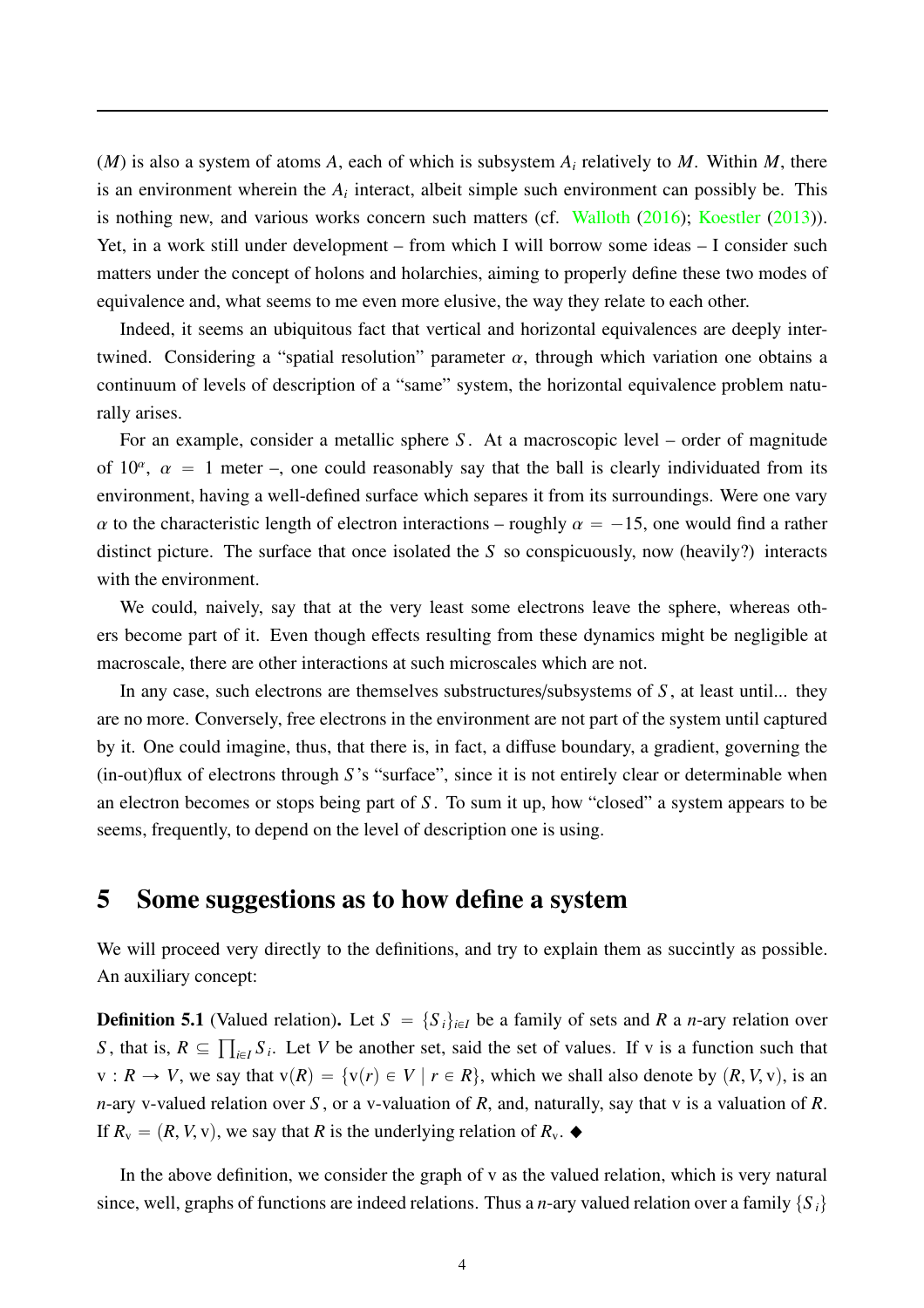is nothing else than a  $(n + 1)$ -ary relation with some particularities: mainly, that it is functional in *V*, but it will be almost always the case here that the set *V* is very different in nature from the *S <sup>i</sup>* .

We will usually talk about relations defined over the elements of a system, which will be considered as sets themselves, and the values these relations have will usually be numbers. The underlying relations account for the 'structure of interactions', whereas the valuations denote the characteristics these interactions have, the most remarkable one probably being their strength, or intensity. 'Structure of interactions with values' could also be thought of, very naturally, as a graph with weighted edges.

As for the concept of system, there are some comments to be made before we provide our definition. The usual "minimal" [\(Mesarovic and Takahara,](#page-9-11) [1989](#page-9-11)) set-theoretical definition considers an abstract system to be a relation  $S \subseteq \prod_i V_i$ , where the  $V_i$  represent the objects which are parts of *S* , in a sense that were one to talk about 'elements' of a system, these would not necessarily be the *Vi* . We shall similarly conceive a system in a set-theoretical manner, but starting with a single set, which we will call the *underlying set* of the system. This set, though, is not to be understood as the set of 'objects', or 'elements', of the system. Rather, such elements will be disjoint subsets of the underlying set.

The above choices are in consonance with our inclination towards spatial systems and the idea of "leaving some space" for the environment containing the actual system: under such interpretation, the underlying set would correspond to a spatial region, and the system's elements would correspond to subregions with "properties" – the system itself being the whole of these elements, their properties and relations between them, not including the region itself, although fundamentally depending on it.

We should further add that despite the possibility of underlying sets having elements of arbitrary nature, the systems in which we are interested are those that arise from the things that are built upon the underlying set, with the nature of its elements being in general of little importance. This choice is to emphasize, mainly, the mereological aspects of our understanding of systems (and the topological ones, which in fact are going to be the most relevant in the present work). The following definition is also intented as to provide suitable ways of allowing one to use tools that benefits from defining hierarchies based on set-inclusion, rather than set-membership (such as measuretheoretical and topological tools).

**Definition 5.2** (System). Let *S* be a set with cardinality  $|S| \ge 2$ . Consider a partition  $\mathfrak{P}$  of *S*, and a subset  $\Gamma_{\mathfrak{P}}$  of  $\mathfrak{P}$ , with  $|\Gamma_{\mathfrak{P}}| = C$ . Define  $\mathbf{R} = \{R_k | k \in \mathbb{N}_{\leq C}\}$  where each  $R_k$  is a set of  $n_k$  *k*-ary relations over  $\Gamma_{\mathfrak{P}},$  i.e., for any  $R_{ki} \in R_k$  we have  $R_{ki} \subseteq \Gamma_{\mathfrak{P}}^k$  and therefore  $R_k = \{R_{ki} \subseteq \Gamma_{\mathfrak{P}}^k \mid i \in \mathbb{N}_{\leq n_k}\}$ . Define, now, for each  $R_k$  and each relation  $R_{ki} \in R_k$ , a set  $P_{ki}$  (possibly empty) of functions  $v_{kij}$  such that, for each *j*,  $v_{kij}$  :  $R_{ki} \rightarrow V_{kij}$ , where  $V_{kij}$  is the set of values for the valued relation  $v_{kij}(R_{ki})$ . Finally, define the set  $V = {P_{ki} | k \in \mathbb{N}_{\leq C}; i \in \mathbb{N}_{\leq n_k}}$  of sets of valuations. Then a system S is a quadruple

$$
\mathcal{S}=(S,\Gamma_{\mathfrak{P}},\ \mathbf{R},\ \mathbf{V}).
$$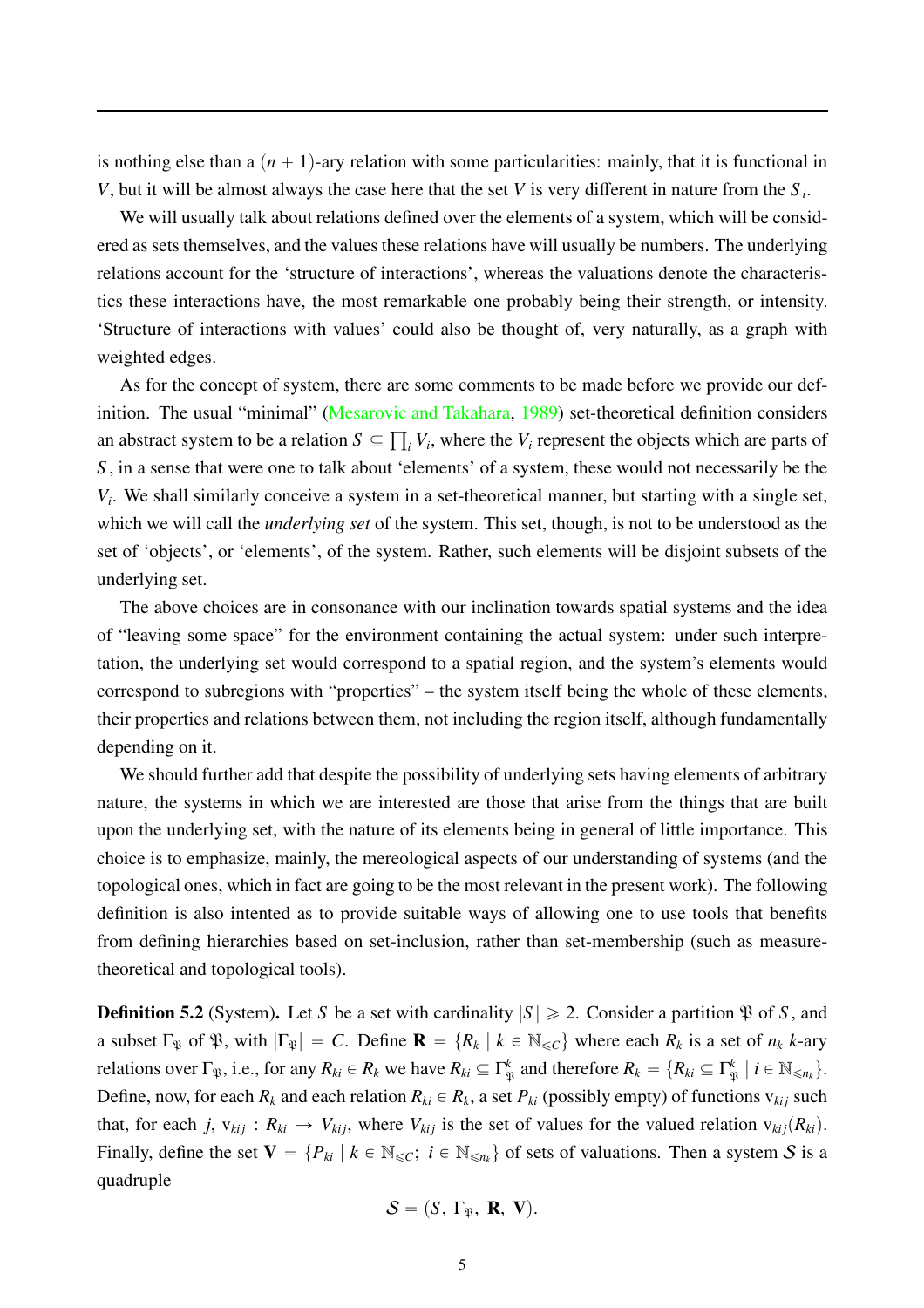We call the set *S* the underlying set of *S*, denoted by  $u(S)$ . We call  $\Gamma_{\mathfrak{P}}$  the set of elements of S, which we denote by  $e(S)$ . We call **R** the set of relations of S, denoted r(S), and V the set of valuations of S, denoted  $v(S)$ . Strictly speaking, V is, as said, a set of sets of valuations, since for each relation in  $\bf{R}$  we might have multiple distinct valuations; with respect to a system  $\bf{S}$ , though, we simply call it its set of valuations.

We say that a non-empty set  $s \subset S$  is an element of a system S iff  $s \in \Gamma_{\mathfrak{P}}$ , and denote the system-membership relation by  $\equiv$ . Naturally, it is thus true that:  $s \equiv S \iff s \in \Gamma_{\mathfrak{P}}$ .  $\blacklozenge$ 

Here, I will consider the particular case where  $S = (X, \mathcal{T})$  is a topological space. With this, we alter definition 5.2 so that  $\Gamma_{\mathfrak{P}} \subset \mathcal{T}$ ;  $\bigcap \Gamma_{\mathfrak{P}} = \emptyset$ .

We need two more definitions.

<span id="page-5-0"></span>**Definition 5.3** (Subsystem). Let  $S = (S, \Gamma_{\mathfrak{P}}, \mathbf{R}, \mathbf{V})$  be a system. Consider the set  $\mathfrak{R} = (\bigcup_{k} \mathbf{R}) \cup$  $(\bigcup_i \bigcup_k V)$ . A subsystem  $S' = (S', \Gamma'_{\mathfrak{P}'}, \mathbb{R}', V')$  of S is a system such that  $S' \subseteq S$ ,  $\bigcup \Gamma'_{\mathfrak{P}'} \subseteq \bigcup \Gamma_{\mathfrak{P}}$ , and for which there are families of functions  $\{f_n\}$ ,  $\{g_m\}$ ,  $n, m \le |\Gamma'_{\mathfrak{P}'}| = C'$ , such that, for some  $p_n, q_n, f_n : \mathfrak{R}^{p_n} \to \Gamma_{\mathfrak{P}'}^{q_n}$  and for  $p_m, q_m, g_m : \mathfrak{R}^{p_m} \to \mathcal{P}(\Gamma_{\mathfrak{P}'}^{q_m} \times V_{k,j}),$  for given sets of values  $V_{k,j}$ , satisfying:

i) for any element *R'* of  $\bigcup_k \mathbf{R}'$  there is exactly one *n* such that for some  $\sigma \in \mathbb{R}^{p_n}$ ,  $f_n(\sigma) = R'$ ;

ii) for any element *R'* of  $\bigcup_k \mathbf{R}'$ , if there is a valuation  $v'_{kij}$  whose domain dom $(v'_{kij})$  is *R'*, then there is exactly one *m* such that for some  $\sigma \in \mathbb{R}^{p_m}$ ,  $g_m(\sigma) = v'_{kij}$ .

In good english, what the definition above means is that a subsystem  $\mathcal{S}' \subset \mathcal{S}$  has as its underlying set S' a subset of the underlying set  $S = u(S)$ , and that its relations and valuations depend on the set  $\Re$  of all relations/valuations of S. It is too restrictive to aprioristically assume basically anything about how relations on a subsystem relate to relations on its supersystem. In principle, a relation on a subsystem could depend in arbitrarily complicated ways on relations of its supersystem. We cannot even guarantee that a relation *R* of S' that is mapped from  $\sigma \in \mathbb{R}$  and has a valuation v satisfy something like  $g_m(\sigma) = v$ , i.e., if *R* comes from some  $\sigma$ , its valuations not necessarily depend on the same  $\sigma$ .

Indeed, an unvalued relation represents a 'structure of interactions' and as such could be the same for very different valued relations. For instance, two global coupling parameters can describe very distinct features of a system, and have very different values, but would share a same unvalued (unary) relation. It is not unreasonable to consider, then, that, being these features sufficiently different in quality, their dependence on relations at the superlevel could be different enough as to render, at the very least, inconvenient to consider them functions of a same tuple  $\sigma$ .

Let us now define a supersystem.

A really useful definition of supersystem does not follow all that trivially from definition [5.3.](#page-5-0) Conceptually, the reason is that while one can use the knowledge about a system to infer a characterization of a subsystem, when only the latter is known it is in general much harder to completely – or, at least, satisfactorily – describe some of its supersystems. The more heterogeneous the system, the harder.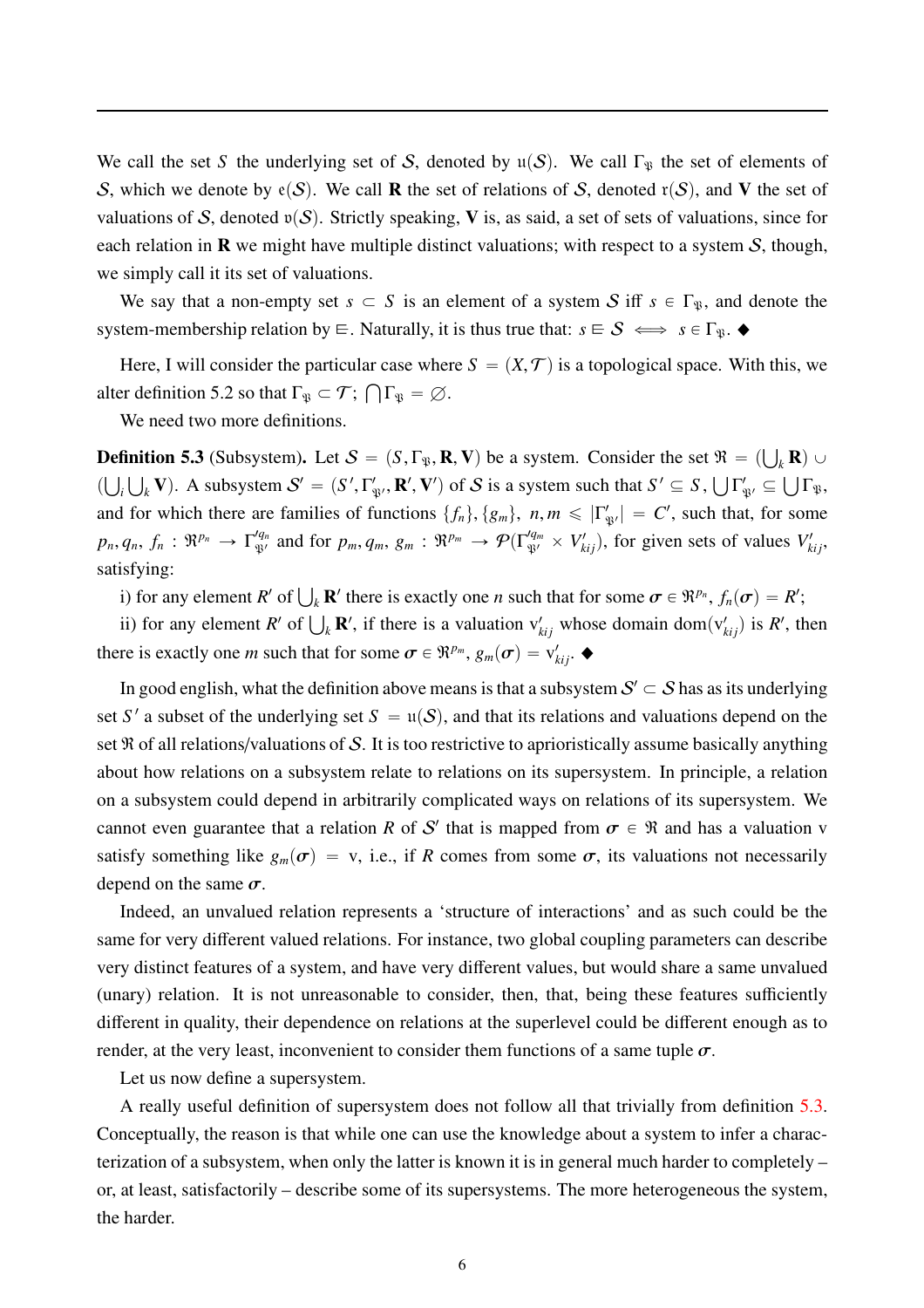More formally, the motive is that the functions that define a subsystem from a given system do not necessarily have inverses, so that when we define a subsystem, we not necessarily define how to obtain a corresponding supersystem (which is not even unique). It is, though, obvious to think, for a given system S', of a supersystem of it as a system S such that  $S' \sqsubset S$ . Moreover, it is reasonable, and more adequate to our purposes, to define a supersystem for sets of systems, despite the fact that such sets could be singletons. We define supersystems as follows:

<span id="page-6-0"></span>**Definition 5.4** (Supersystem). Let  $\mathfrak{S} = \{S_i\}_{i \in I}$  be a family of systems. Define, for each  $S_i$ , the set  $\mathfrak{R}_i = (\bigcup \mathfrak{r}(\mathcal{S}_i)) \cup (\bigcup \bigcup \mathfrak{v}(\mathcal{S}_i))$ . Define  $\mathfrak{R} = \bigcup_{i \in I} \{\mathfrak{R}_i\}$ . A system S is said a supersystem of each  $\mathcal{S}_i$ (and, by extension, of  $\Im$ ) if it satisfies the following:

i) 
$$
\bigcup_{s\in\mathfrak{S}}\mathfrak{u}(s)\subseteq\mathfrak{u}(\mathcal{S});
$$

$$
\mathrm{ii})\bigcup_{s\in\mathfrak{S}}\mathrm{e}(s)\subseteq\mathrm{e}(\mathcal{S});
$$

iii) for each  $R \in \bigcup_r S$ , there is a natural number  $p \leq |\Re|$  and a function *f* such that, for some  $\sigma \in \mathfrak{R}^p, R = f(\sigma);$ 

iv) for each  $V \in \bigcup \bigcup \mathfrak{v}(S)$ , there is a natural number  $q \leq |\mathfrak{R}|$  and a function *g* such that, for some  $\sigma \in \mathbb{R}^q$ ,  $V = g(\sigma)$ .

Lastly, we define a superlevel of a system.

**Definition 5.5** (Superlevel (of a) system). Let S be a system. We say that another system,  $S^+$ , is on the (immediate) superlevel of S if there is a family  $\{S_i\}$  of subsystems of S such that  $S \subset S^+$ , i.e.,  $S<sup>+</sup>$  satisfies the conditions given at definition [5.4.](#page-6-0) We denote the immediate superlevel of a system S by  $\hat{\wedge}$  S or, sometimes, by  $S^+$ .

All of that put, we can finally say that self-organization produces individuation through the supervenience of a supersystem, in a superlevel, over its composing subsystems, which are, themselves, selves. Thus we answer the problem of individuation by stating that it tends to, or perhaps necessarily do so, incur in the production of an infinitely descending chain of "subselves".

#### 6 Forms and structural stability

In this section, I will define, exactly as in [\(Thom](#page-10-0), [2018](#page-10-0)), the ideas of *form* and *structural stability*.

Definition 6.1 (Form). Let *E* be a topological space and *G* a group (or pseudogroup) acting on *E*. A *G*-form is defined as an equivalence class of closed sets of *E* modulo the action of *G*.

To put the above into context, consider *E* to be  $S = \mathbb{R}^2 \times [0, 1]$  with the usual euclidean norm (which we will denote by  $\|.\|$ ). Consider  $\tau$  to denote the set of open sets of  $\mathbb{R}^2$ . Let G be a pseudogroup with homeomorphisms  $\Gamma = \{ \gamma : s_1 \mapsto s_2 \mid s_1, s_2 \in \tau \}$ . Returning to *Lenia*, we have that, for each configuration  $A^t : \mathbb{R}^2 \to [0, 1]$  we can consider a point in *E* (cf. [Chan](#page-9-0) [\(2019](#page-9-0))). Such a point corresponds to a configuration. I believe that Thom stated the definition considering *G* to be a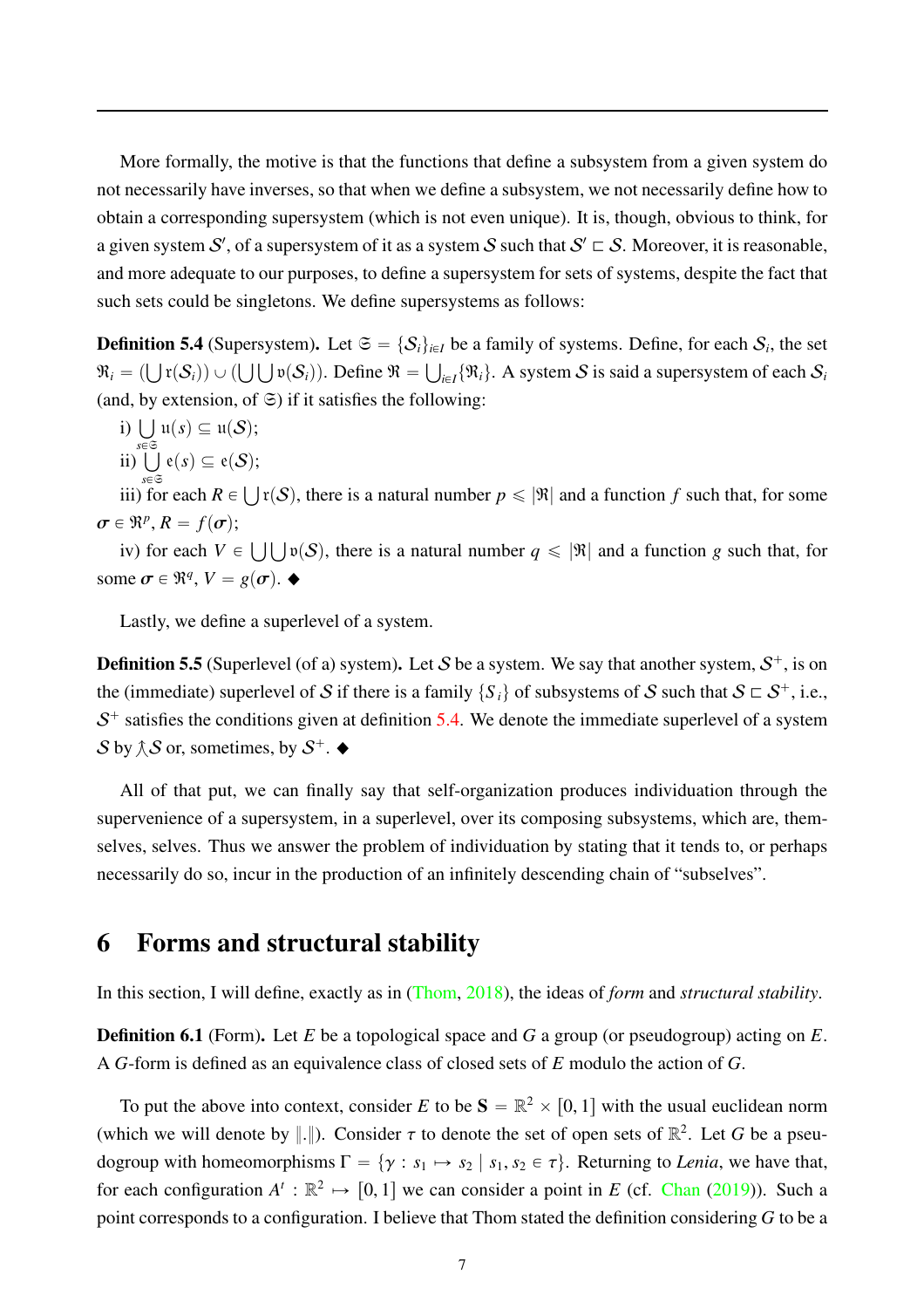group – instead of a pseudogroup –, since otherwise the equivalence class appears to be ill-defined (what would be "an equivalence class of closed sets of *E* modulo the action of *G*" if *G* were a pseudogroup?).

This observation notwithstanding, let us now try to understand what intuitively this definition means. Considering that *G* is a pseudogroup and defines a quotient space of *E* (the orbit space), a *G*-form can be seen as given by the equivalence relation  $\sim_G$  that identifies open sets in the configuration space. What one has, roughly speaking, is that open sets of different, but neighboring, configurations are mapped onto the same orbits through the configuration space. That gives a way to talk about "fuzzy boundaries" for regions/subsystems in respect to their evolution in time.

Definition 6.2 (Structural stability). A *G*-form *A* is said *structurally stable* if any form *B* sufficiently close to *A* in *E* is *G*-equivalent to *A*. Equivalently, a *G*-equivalence class *F* defines a structurally stable form if and only if the set of points in *E* pertaining to *F* is open.

The above definition looks a bit confusing, since a form *B*, without respect to any group or pseudogroup, is hitherto undefined. I will consider that *B* is defined with respect to any other suitable (pseudo)group, which seems the most obvious thing to do. In this sense, we can talk about arbitrary forms and define a specific *G*-form *A*, in the case we are considering, to be structurally stable if there is some  $\varepsilon_0 \in \mathbb{R}_{>0}$  such that for any other  $\varepsilon \leq \varepsilon_0$  it holds true that if

$$
\sup_{c \in A \cup B} \left| \inf_{a \in A} \left\| c - a \right\| - \inf_{b \in B} \left\| c - b \right\| \right| < \varepsilon
$$

then  $a \sim_G b$ ,  $a \in A$ ,  $b \in B$ .

## 7 Morphological stability as an identity criterion?

Finally, let us consider the following:

- 1. Creatures in *Lenia* correspond to regions in  $\mathbb{R}^2$ , the regions they occupy;
- 2. These regions can be divided infinitely and arbitrarily. One can reasonably assume that, in some random initialization that yields a creature, at some instant, it is possible to define a region  $\mathcal{R} \subset \mathbb{R}^2$  that will contain the creature and some parts of such region that will, by the very nature of the rules that define *Lenia*, interact in an autopoietic fashion, i.e., so as to dynamically sustain a set of relations invariant in time [\(Maturana and Varela](#page-9-12), [1980](#page-9-12));
- 3. Regions as such correspond to open sets of a point in the configuration space  $\mathbb{R}^2 \times [0, 1]$ ;
- 4. For a suitable choice of a pseudogroup *G*, the configuration space is partitioned precisely in the orbit space that makes said regions/creatures/systems structurally stable, hence morphologically stable;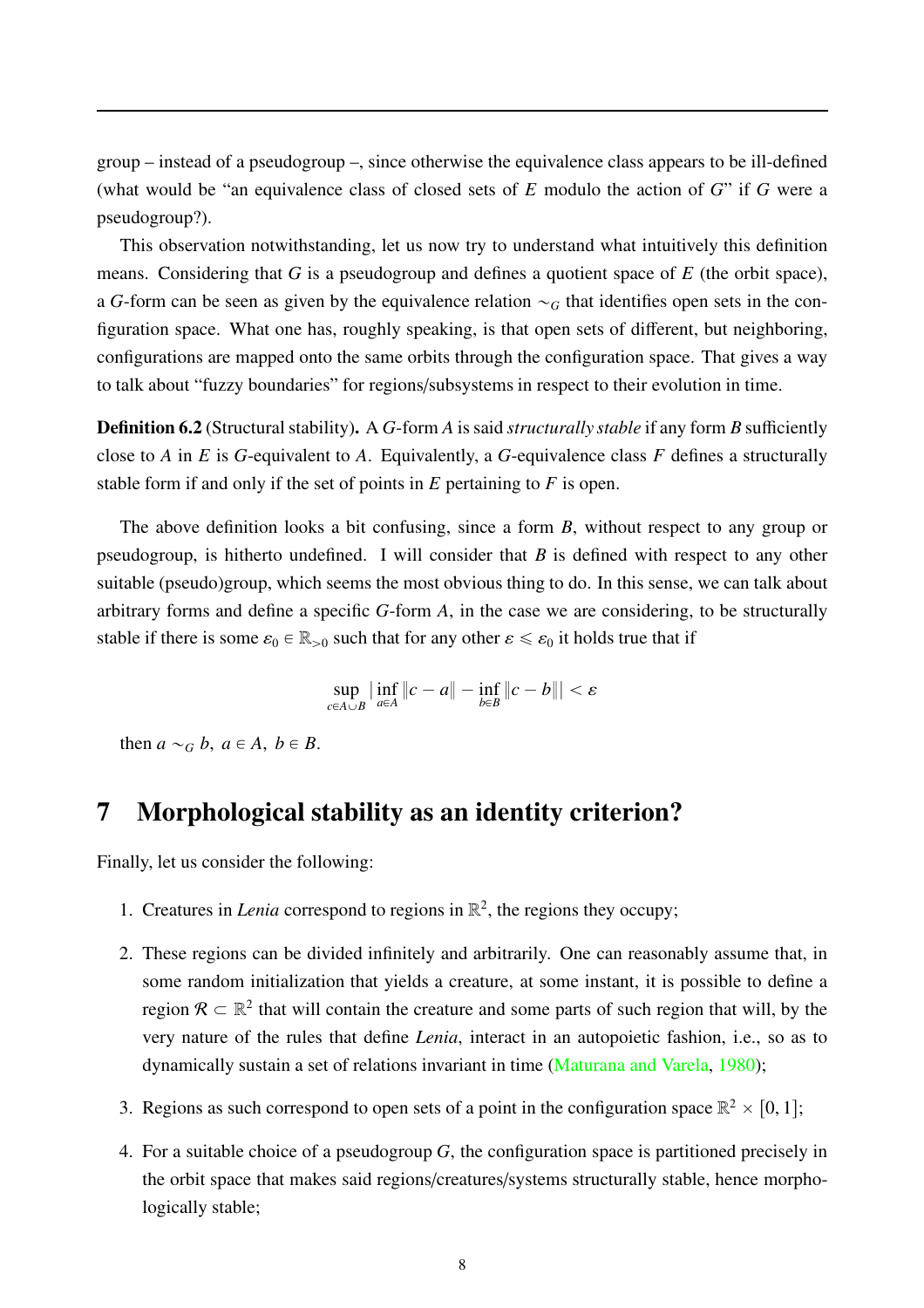5. It thus individuates such creature, despite allowing fuzzy boundaries, since we can disturb it without breaking its stability.

# 8 Conclusions

To wrap it up, despite the inherent difficulties in defining boundaries for objects, entities or systems, and the stated skepticism in the possibility of an ontological criterion of discernibility, we aimed to show some tools given at [Thom](#page-10-0) [\(2018\)](#page-10-0) that might help is in such distinctions. By their very nature – i.e., since the choice of the (pseudo)group *G* is arbitrary –, they actually correspond to our view that distinctions of such nature are inherently epistemological.

The idea of self-organization was briefly discussed and, again, problems, that I believe related to the elusive nature of the concept of identity, concerning the discernibility of entities. A simple modification on the definition of system given by [Mesarovic and Takahara](#page-9-11) [\(1989](#page-9-11)) was proposed, with intent of suggesting a path out of the issue posed.

The concepts of form and structural stability, as found in [Thom](#page-10-0) [\(2018\)](#page-10-0), were discussed and an attempt to apply them to *Lenia*'s case was made. The relations between all previous sections were outlined, at last.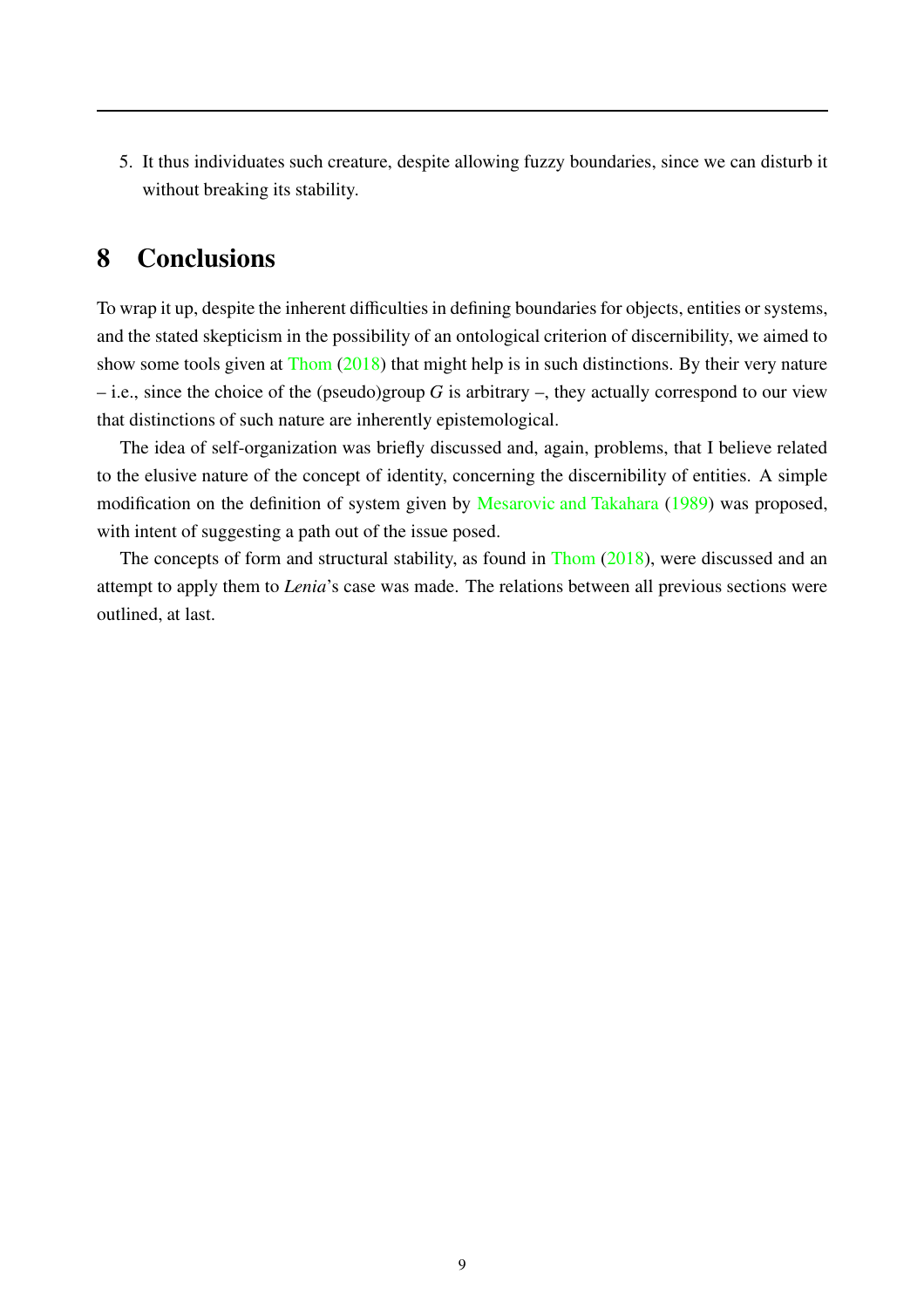# References

- <span id="page-9-4"></span>Ashby, W. R. 1947. "Principles of the self-organizing dynamic system." *Journal of General Psychology* 37(2):125–128.
- <span id="page-9-3"></span>Banzhaf, Wolfgang. 2009. Self-organizing Systems. In *Encyclopedia of Complexity and Systems Science*. Vol. 2 New York, NY: Springer New York pp. 8040–8050. URL: *http:*//*link.springer.com*/*10.1007*/*978-0-387-30440-3\_475*
- <span id="page-9-0"></span>Chan, Bert Wang-Chak. 2019. "Lenia: Biology of artificial life." *Complex Systems* 28(3):251–256.
- <span id="page-9-1"></span>Chan, Bert Wang-Chak. 2020. "Lenia and Expanded Universe." *arXiv* . URL: *http:*//*arxiv.org*/*abs*/*2005.03742*
- <span id="page-9-5"></span>Collier, John. 2004. "Self-organization, Individuation and Identity." *Revue internationale de philosophie* 228.
- <span id="page-9-10"></span>Fieguth, Paul. 2017. *An Introduction to Complex Systems*. Cham: Springer International Publishing. URL: *http:*//*link.springer.com*/*10.1007*/*978-3-319-44606-6*
- <span id="page-9-2"></span>Gershenson, Carlos, Vito Trianni, Justin Werfel and Hiroki Sayama. 2020. "Self-organization and artificial life." *Artificial Life* 26(3):391–408.
- <span id="page-9-8"></span>Haken, Hermann. 2006. *Information and Self-Organization*. Springer Series in Synergetics 3 ed. Springer-Verlag Berlin Heidelberg. URL: *http:*//*link.springer.com*/*10.1007*/*3-540-33023-2*
- <span id="page-9-7"></span>Koestler, Arthur. 1978. *Janus: A Summing Up*. Vintage Books.
- <span id="page-9-6"></span>Koestler, Arthur. 2013. "Beyond atomism and holism – the concept of the holon." *The Rules of the Game: Interdisciplinarity, Transdisciplinarity and Analytical Models in Scholarly Thought* 13(2):233–248.
- <span id="page-9-12"></span>Maturana, Humberto R. and Francisco J. Varela. 1980. *Autopoiesis and Cognition*. Vol. 42 of *Boston Studies in the Philosophy and History of Science* Dordrecht: Springer Netherlands. URL: *http:*//*link.springer.com*/*10.1007*/*978-94-009-8947-4*
- <span id="page-9-9"></span>Mesarovic, M.D. 1970. *Theory of Hierarchical, Multilevel, Systems*. New York, NY: Academic Press Inc.
- <span id="page-9-11"></span>Mesarovic, M.D. D and Y. Takahara. 1989. *Abstract Systems Theory*. Vol. 116 of *Lecture Notes in Control and Information Sciences* Berlin/Heidelberg: Springer-Verlag. URL: *http:*//*link.springer.com*/*10.1007*/*BFb0042462*